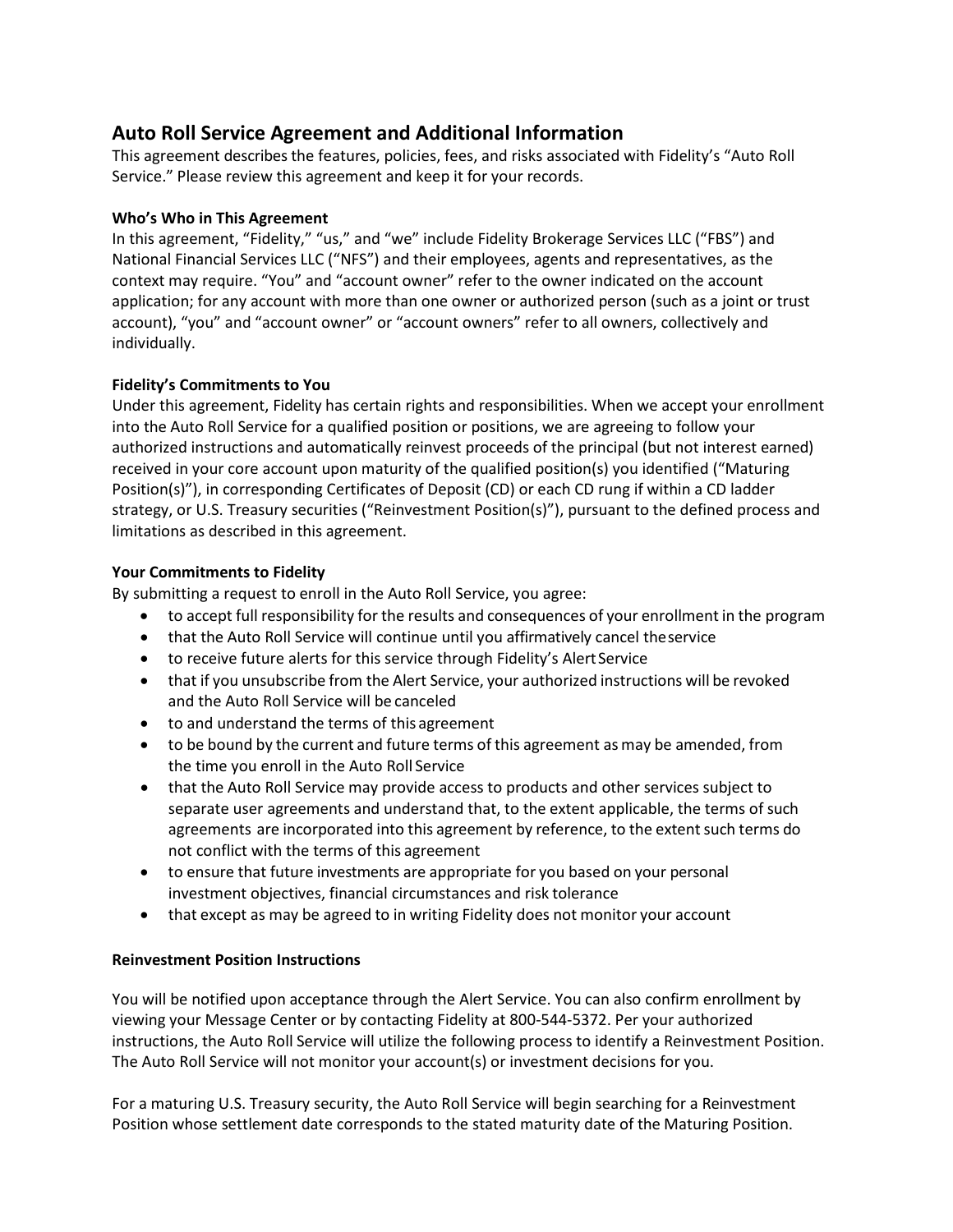When an eligible Reinvestment Position is identified, your order will be automatically generated and may be viewed in your Orders page of Fidelity.com. You will be notified through the Alert Service.

For a maturing CD, the Auto Roll Service will search Fidelity inventory for the highest yielding new issue CD meeting criteria you set at the time of the search, with a settlement date within twelve calendar days following stated maturity date of the Maturing Position, and with sufficient quantity available to complete your instructions.

For a maturing CD not enrolled as a rung of a CD ladder strategy, the search will be limited to CDs with a term to maturity and coupon frequency corresponding with the Maturing Position. For a maturing CD enrolled as a rung of a CD ladder strategy, the search will not consider the coupon frequency of the Maturing Position and the term to maturity will correspond to the length of the ladder design. Thus, in the case of a five-year CD ladder, each maturing CD will be reinvested in CDs that mature in five years.

Please take this opportunity to review the Reinvestment Position to reconfirm your instructions prior to the completion of the order. If you no longer want to purchase the Reinvestment Position, cancel the open order in the Orders page or contact a Fidelity representative at 1-800-544-5372 to withdraw your order. Proceeds from your Maturing Position will be maintained in your core account until the settlement date of the Reinvestment Position.

The system will not ensure that a CD Reinvestment Position meets applicable FDIC coverage limits. You should review any CD Reinvestment Position to confirm [FDIC](http://www.fdic.gov/) coverage limits. Please visit the FDIC [website](http://www.fdic.gov/) for additional information.

In the event the Auto Roll Service is unable to identify the Reinvestment Position in the initial search, the service will continue searching for a Reinvestment Position with a settlement date up to three calendar days after the maturity of a maturing U.S. Treasury position and up to twelve calendar days after the maturity of a maturing CD position. If a Reinvestment Position is not identified or the Maturing Position is redeemed, the service will be canceled and proceeds will be available in your core account. Please note that if the Auto Roll Service was unable to identify a Reinvestment Position for one CD within a CD Ladder, the Auto Roll Service will continue for all remaining CDs within the CD Ladder, until you cancel the service for each rung of the CD Ladder.

#### **Negative Yields**

Fidelity reserves the right to cancel the Auto Roll Service prior to any eligible Treasury auction. Fidelity will use the "Expected Yield" for each Bill or Note to be auctioned to determine its eligibility for reinvestment. If one of these Bills or Notes has been identified as a Reinvestment Position, but the Expected Yield at 8am EST on the day of the auction for such Bill or Note is less than 0%, you authorize Fidelity to not process the Reinvestment Position generated by the Auto Roll Service. As a result, funds that would have otherwise been used to purchase the Reinvestment Position will remain in your core account. Should this occur, you will be notified through the Alert Service on the day of the auction. If the Expected Yield is greater than or equal to 0% at 8am on the day of the auction, the Auto Roll Service will generate a Reinvestment Position and you will be notified via the Alert Service.

#### **Expected Yield**

The "Expected Yield" shown on the New Issue Auction Results page on Fidelity.com is determined using the following:

• If Auction Time to Maturity (TTM) is less than or equal to 6 months, the yield will reflect the lowest secondary offering Treasury Bill yield maturing +/-10 days from the auction maturity date